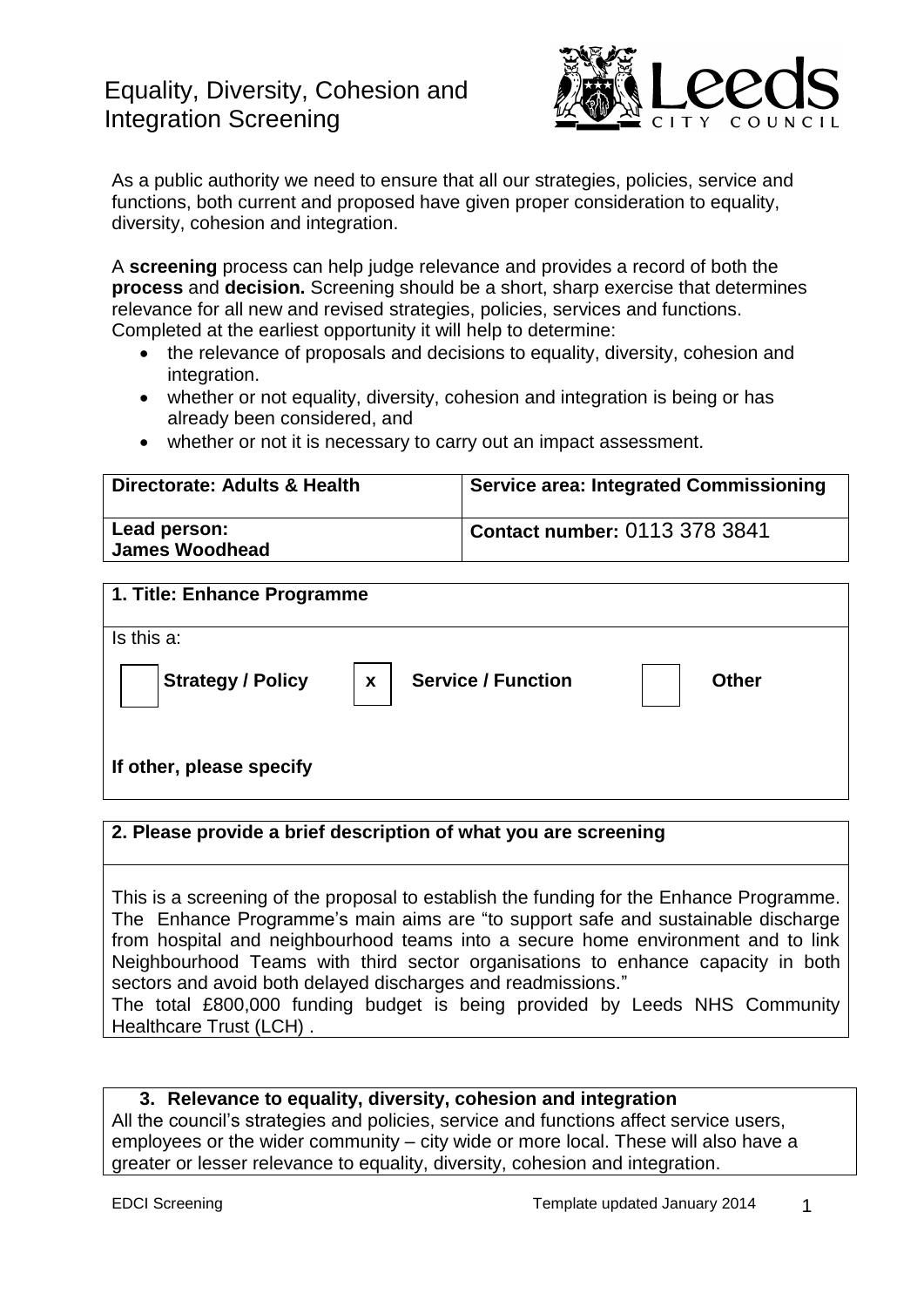The following questions will help you to identify how relevant your proposals are.

When considering these questions think about age, carers, disability, gender reassignment, race, religion or belief, sex, sexual orientation. Also those areas that impact on or relate to equality: tackling poverty and improving health and well-being.

| <b>Questions</b>                                                     | Yes | <b>No</b> |
|----------------------------------------------------------------------|-----|-----------|
| Is there an existing or likely differential impact for the different | X   |           |
| equality characteristics?                                            |     |           |
| Have there been or likely to be any public concerns about the        |     | X         |
| policy or proposal?                                                  |     |           |
| Could the proposal affect how our services, commissioning or         | X   |           |
| procurement activities are organised, provided, located and by       |     |           |
| whom?                                                                |     |           |
| Could the proposal affect our workforce or employment                |     | X         |
| practices?                                                           |     |           |
| Does the proposal involve or will it have an impact on               | X   |           |
| Eliminating unlawful discrimination, victimisation and<br>$\bullet$  |     |           |
| harassment                                                           |     |           |
| Advancing equality of opportunity                                    |     |           |
| Fostering good relations                                             |     |           |

If you have answered **no** to the questions above please complete **sections 6 and 7**

If you have answered **yes** to any of the above and;

- Believe you have already considered the impact on equality, diversity, cohesion and integration within your proposal please go to **section 4.**
- Are not already considering the impact on equality, diversity, cohesion and integration within your proposal please go to **section 5.**

### **4. Considering the impact on equality, diversity, cohesion and integration**

If you can demonstrate you have considered how your proposals impact on equality, diversity, cohesion and integration you have carried out an impact assessment.

Please provide specific details for all three areas below (use the prompts for guidance).

**How have you considered equality, diversity, cohesion and integration?**

(**think about** the scope of the proposal, who is likely to be affected, equality related information, gaps in information and plans to address, consultation and engagement activities (taken place or planned) with those likely to be affected)

The £800,000 funding will be distributed within the Leeds Third sector to meet the ambitions and outcomes of the Enhance programme. The funding is aimed primarily at older people with complex needs and has a stated aim of 'utilising the third sector expertise in understanding and tackling health inequalities to help improve the health of the poorest the fastest'. The specification for bidders: includes 'The gap in life expectancy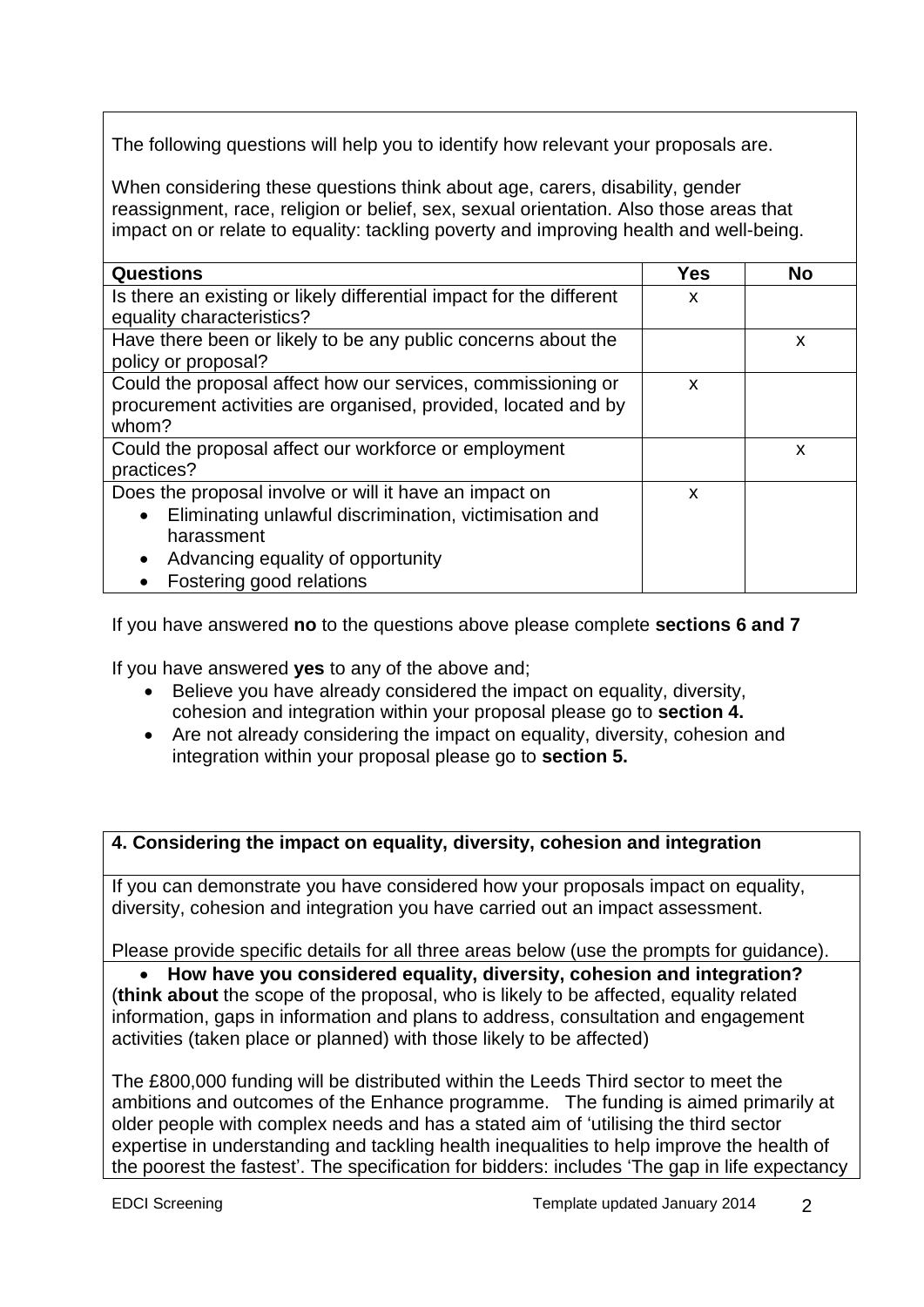between our most deprived and least deprived communities remains stubborn. This emphasizes the need to improve socioeconomic conditions in the most disadvantaged areas. (State of Ageing in Leeds 2021) Older people are more likely to have a disability or accessibility and mobility requirements, and one in five people aged 65–69 have difficulty with five or more daily activities like washing, dressing or eating. One in eight households in Leeds contains one person aged 65 or over living alone. (State of Ageing in Leeds 2021)'

The fund has been promoted within the third sector through infrastructure partners and has generated interest from many smaller community-based organisations including a number that work with specific communities including Leeds BAME communities.

As part of the application process bidding organisations are asked to demonstrate their understanding of the diversity of needs of the population that they will be working with and bids are scored against this.

### **Key findings**

**(think about** any potential positive and negative impact on different equality characteristics, potential to promote strong and positive relationships between groups, potential to bring groups/communities into increased contact with each other, perception that the proposal could benefit one group at the expense of another)

The funding criteria stipulate that all successful projects must adopt a 'test and learn' approach

Demographic data for people taking part in each of the funded projects- age, ethnicity, disability, sexuality will be collated by Leeds Older People's Forum and shared with the programme delivery partnership which includes LCC Adults & Health Commissioning and Public Health representatives). Also qualitative data will be collected on the outcomes achieved by the projects. This will allow the Programme to have oversight of the diversity of the people who have benefited from the support of the projects and provide the intelligence needed to direct projects accordingly.

### **Actions**

**(think about** how you will promote positive impact and remove/ reduce negative impact)

The test and learn approach and data/feedback collected during the life of the Enhance programme will identify the degree to which projects are engaging with the more deprived communities in Leeds and with diverse communities. Projects that are successful in doing this will be identified by the programme and their practice approaches shared with other third sector providers.

**5.** If you are **not** already considering the impact on equality, diversity, cohesion and integration you **will need to carry out an impact assessment**.

| Date to scope and plan your impact assessment: |  |
|------------------------------------------------|--|
| Date to complete your impact assessment        |  |